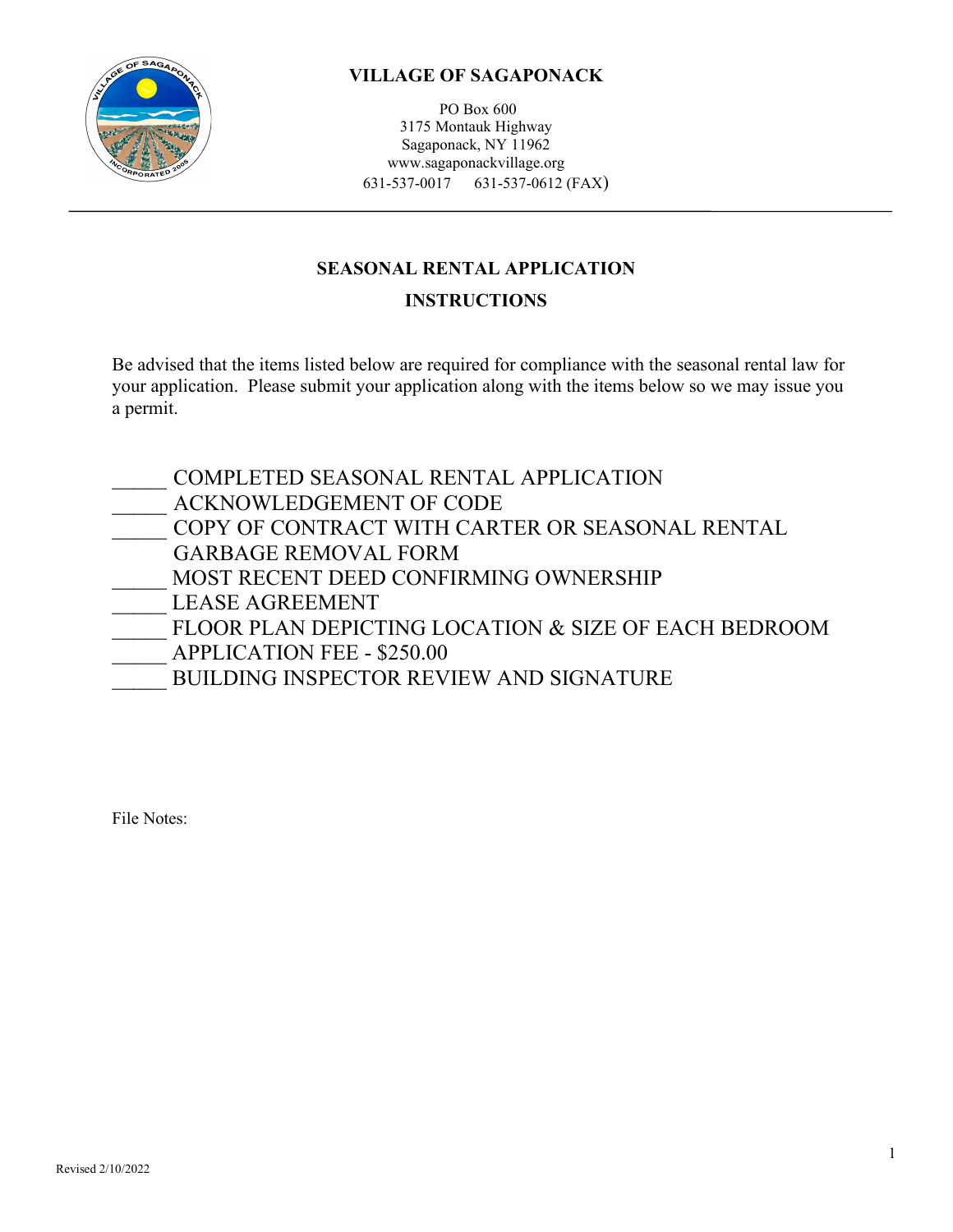

PO Box 600 3175 Montauk Highway Sagaponack, NY 11962 www.sagaponackvillage.org 631-537-0017 631-537-0612 (FAX)

### **SEASONAL RENTAL APPLICATION**

Under the law of the Village of Sagaponack, a permit is required for all seasonal rentals. A *SEASONAL RENTAL* is an agreement which is either oral or written, whereby on a seasonal basis a dwelling unit is leased, used or occupied by a family for which compensation is paid for, directly or indirectly.

### **ANY APPLICATION WHICH HAS UNREADABLE CONTENT WILL BE DEEMED INCOMPLETE.**

# **PART I – RENTAL PROPERTY INFORMATION:**

| <b>PART II - OWNER INFORMATION:</b>               |                                                                                   |
|---------------------------------------------------|-----------------------------------------------------------------------------------|
|                                                   |                                                                                   |
|                                                   |                                                                                   |
|                                                   |                                                                                   |
|                                                   | 2. Name of Real Estate Agent (if applicable): ___________________________________ |
|                                                   |                                                                                   |
|                                                   |                                                                                   |
|                                                   |                                                                                   |
| <b>PART III - SUMMER RENTAL DETAILS:</b>          |                                                                                   |
| 1. Number of Tenants: Adults: Children: Children: |                                                                                   |
|                                                   |                                                                                   |
|                                                   |                                                                                   |
| 4. How will refuse be removed?                    |                                                                                   |
|                                                   |                                                                                   |

For Administrative Use Only

| Receipt $#$         | Date Received: |
|---------------------|----------------|
| Permit Number:      | Date Issued:   |
| Building Inspector: | Date:          |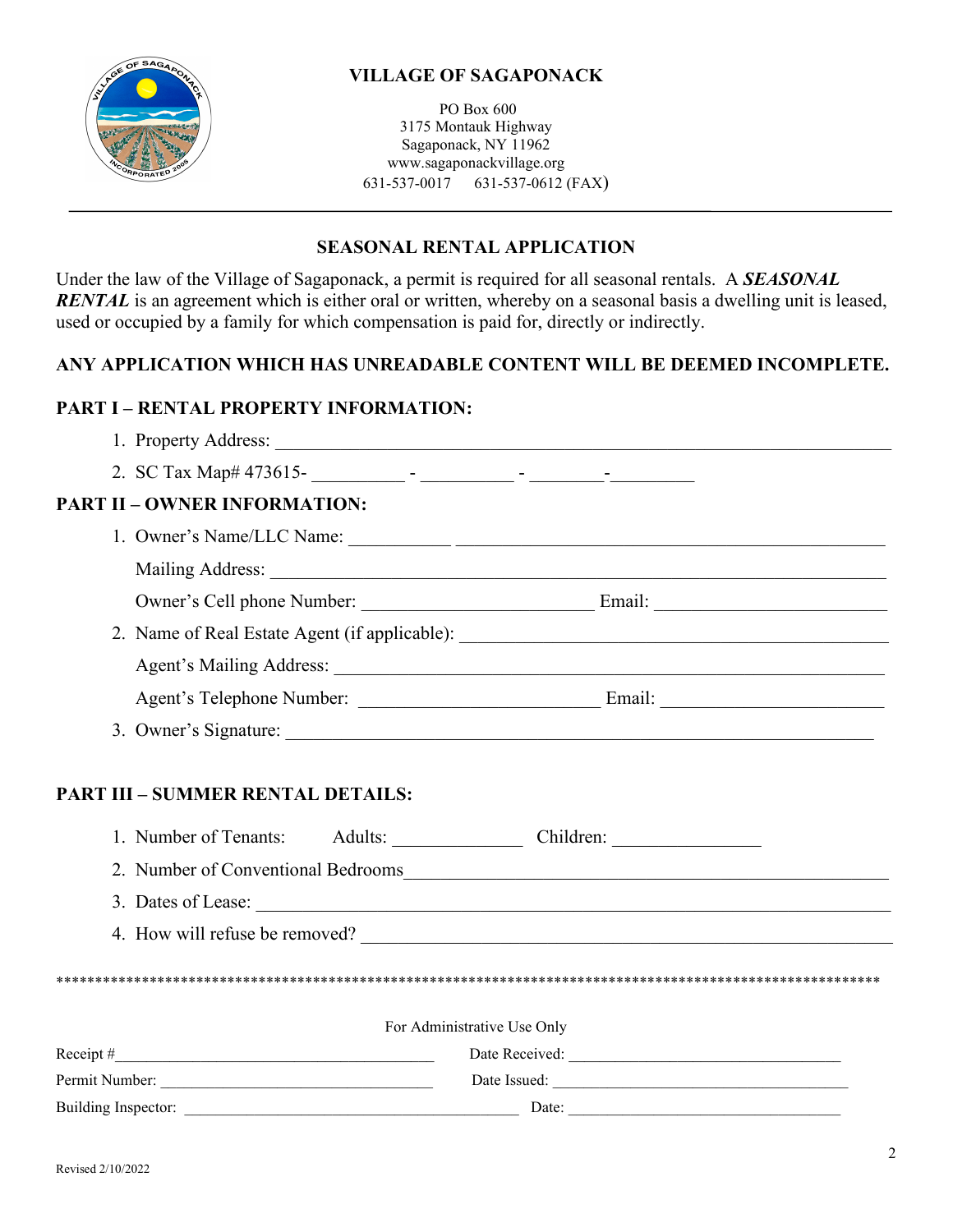# **PART IV: SEASONAL RENTAL TENANT INFORMATION:**

|                                                                                      | By signing my name to this form below, I affirm, AS TENANT, that I have received and read Village                                                                                                                              |
|--------------------------------------------------------------------------------------|--------------------------------------------------------------------------------------------------------------------------------------------------------------------------------------------------------------------------------|
| Code Chapter 245, Article III concerning summer rentals.                             |                                                                                                                                                                                                                                |
|                                                                                      | (1) $TENANT$ Name: $\_\_$                                                                                                                                                                                                      |
|                                                                                      |                                                                                                                                                                                                                                |
|                                                                                      |                                                                                                                                                                                                                                |
|                                                                                      | Mailing Address: National Address: National Address: National Address: National Address: National Address: National Address: National Address: National Address: National Address: National Address: National Address: Nationa |
|                                                                                      |                                                                                                                                                                                                                                |
| Sworn to before me this ______ day of _______, 20___                                 |                                                                                                                                                                                                                                |
| <u> 1989 - Johann Stein, mars an de Britannich (b. 1989)</u><br><b>Notary Public</b> |                                                                                                                                                                                                                                |
|                                                                                      | $(2)$ $TENANT Name:$                                                                                                                                                                                                           |
|                                                                                      |                                                                                                                                                                                                                                |
|                                                                                      |                                                                                                                                                                                                                                |
|                                                                                      |                                                                                                                                                                                                                                |
|                                                                                      |                                                                                                                                                                                                                                |
| Sworn to before me this day of 30                                                    |                                                                                                                                                                                                                                |
| <b>Notary Public</b>                                                                 |                                                                                                                                                                                                                                |

**I, \_\_\_\_\_\_\_\_\_\_\_\_\_\_\_\_\_\_\_\_\_\_\_\_\_\_\_\_\_\_\_\_ as owner of the above named property, do hereby certify that this rental is for a maximum length of 120 days or less and that I have read the Seasonal Rental code of the Village of Sagaponack.**

| <b>Owner's Name:</b>      |  |
|---------------------------|--|
| <b>Owner's Signature:</b> |  |

*This application will NOT be accepted for filing unless SIGNED BY OWNER & EACH ADULT TENANT.*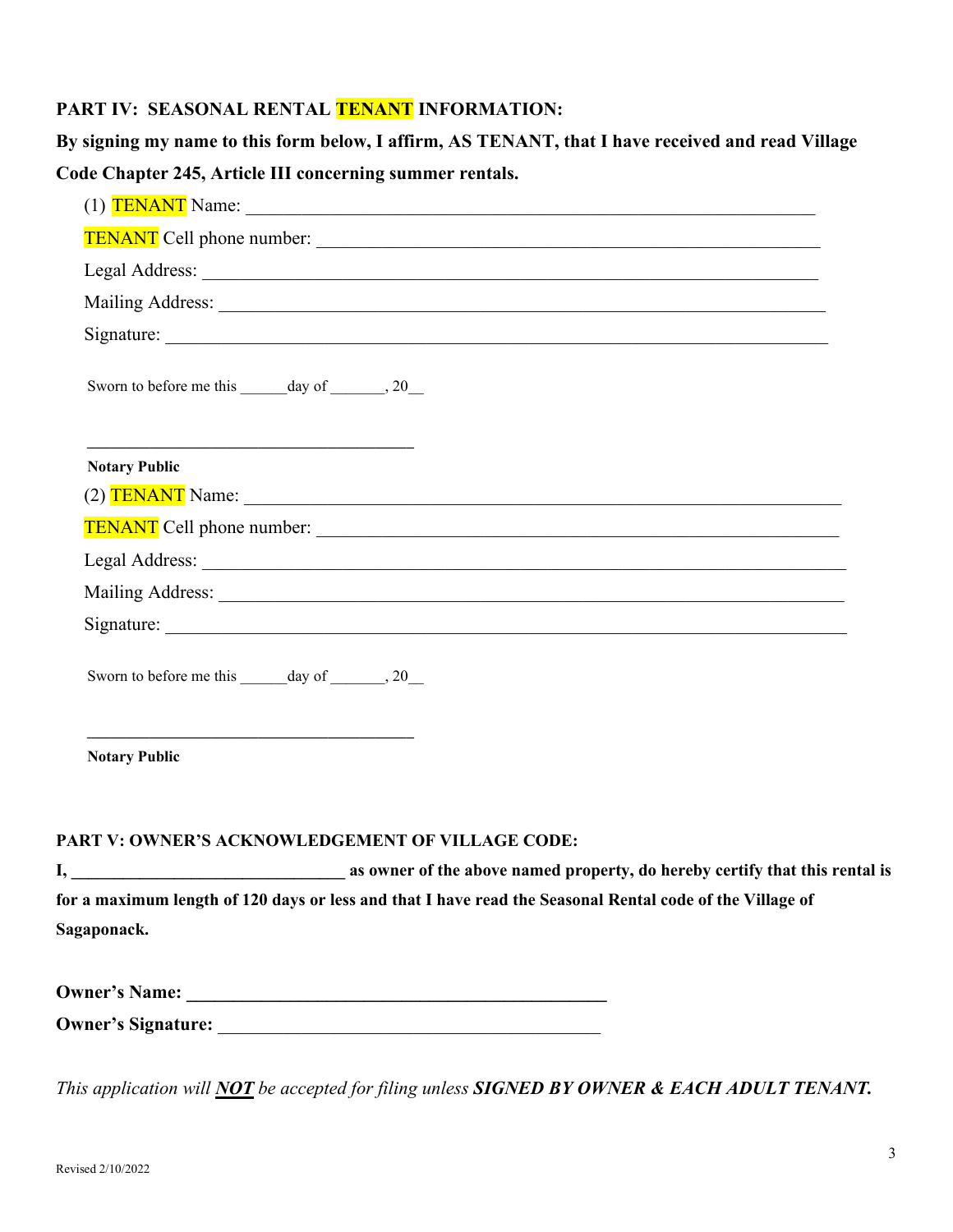

PO Box 600 3175 Montauk Highway Sagaponack, NY 11962 www.sagaponackvillage.org 631-537-0017 631-537-0612 (FAX)

# **SEASONAL RENTAL GARBAGE REMOVAL**

Property Location: \_\_\_\_\_\_\_\_\_\_\_\_\_\_\_\_\_\_\_\_\_\_\_\_\_\_\_\_\_\_\_\_\_\_\_\_\_\_\_\_\_\_\_\_\_\_\_\_\_\_\_\_\_\_\_\_\_\_\_\_\_\_\_\_\_\_\_\_\_\_\_\_\_

Owner/Tenant:

This letter states that I am applying for a permit from the Village of Sagaponack to rent the above property for the SUMMER SEASON OF 20 , and in accordance with this rental, I personally accept the responsibility for the collection of garbage at the above location for the duration of the rental.

Signed: Date:

Sworn to before me this \_\_\_\_\_\_\_ day of \_\_\_\_\_\_\_, 20

**\_\_\_\_\_\_\_\_\_\_\_\_\_\_\_\_\_\_\_\_\_\_\_\_\_\_\_\_\_\_\_\_\_\_\_\_\_\_\_\_\_\_** 

**Notary Public** 

Please note that the above form is acceptable instead of a formal contract for garbage collection at summer rentals.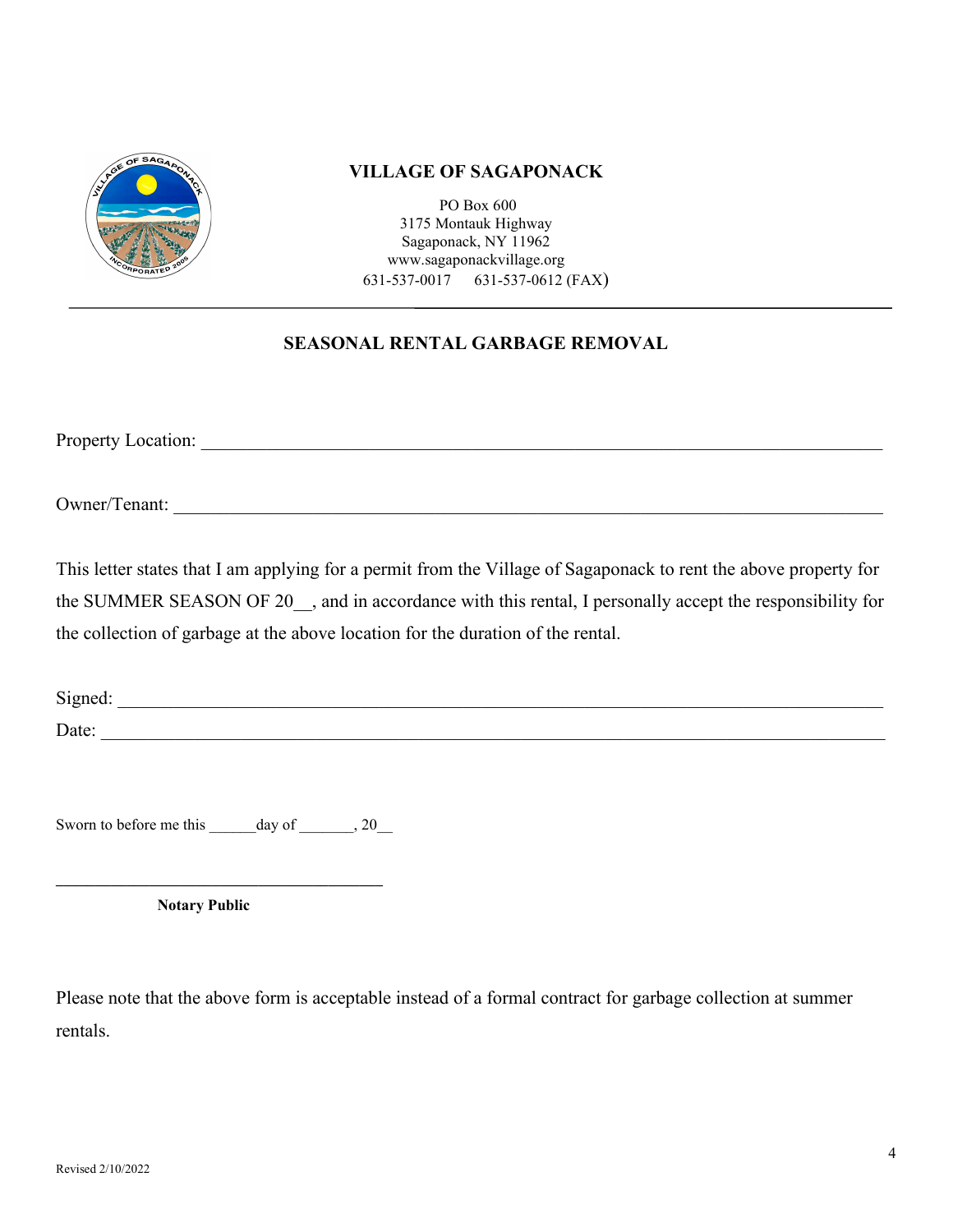

PO Box 600 3175 Montauk Highway Sagaponack, NY 11962 www.sagaponackvillage.org 631-537-0017 631-537-0612 (FAX)

# **SEASONAL RENTAL APPLICATION AFFIDAVIT OF PROPERTY OWNER**

# **IN LIEU OF SIGNATURE OF TENANT**

| <b>STATE OF NEW YORK</b> |                                                                                                                                     |                            |
|--------------------------|-------------------------------------------------------------------------------------------------------------------------------------|----------------------------|
|                          | $)$ ss:                                                                                                                             |                            |
| <b>COUNTY OF SUFFOLK</b> |                                                                                                                                     |                            |
|                          |                                                                                                                                     |                            |
|                          | This is to affirm and attest that I,                                                                                                | . owner of                 |
|                          |                                                                                                                                     | $\text{Tax Map}$ #<br>have |
|                          | instructed my tenants of Village Code Chapter 245, Article III concerning summer rentals and do hereby take full responsibility for |                            |
|                          | the conduct of my tenants who will be renting my property located at                                                                |                            |
| Sagaponack, NY.          |                                                                                                                                     |                            |

Signature of Owner

 $\mathcal{L}_\text{max}$  , where  $\mathcal{L}_\text{max}$  and  $\mathcal{L}_\text{max}$  and  $\mathcal{L}_\text{max}$ 

 $\mathcal{L}_\text{max}$  , where  $\mathcal{L}_\text{max}$  and  $\mathcal{L}_\text{max}$  and  $\mathcal{L}_\text{max}$ 

Date

Sworn to before me this \_\_\_\_\_\_day of \_\_\_\_\_\_\_\_\_\_\_\_, 20\_\_\_

\_\_\_\_\_\_\_\_\_\_\_\_\_\_\_\_\_\_\_\_\_\_\_\_\_\_\_\_\_\_\_\_\_\_\_\_\_\_\_\_\_\_\_\_\_\_\_\_\_\_

 **Notary Public**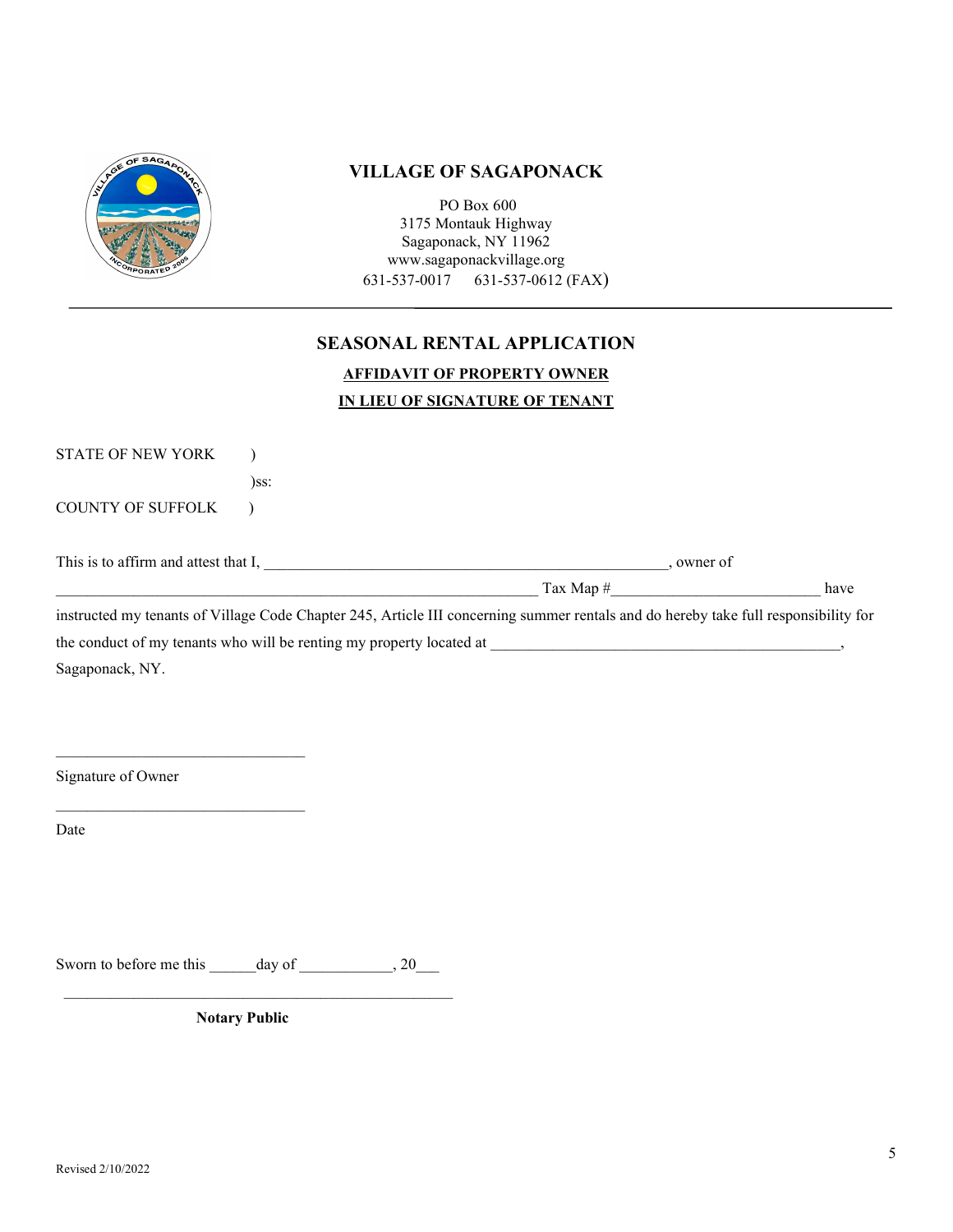

PO Box 600 3175 Montauk Highway Sagaponack, NY 11962 www.sagaponackvillage.org 631-537-0017 631-537-0612 (FAX)

# **ARTICLE III Seasonal Rentals**

§ 245-14**[Definitions.](https://ecode360.com/8083182#8083182)**

In addition to the other definitions set forth in this chapter, the following definitions shall apply to this article:

### **[SEASONAL RENTAL](https://ecode360.com/8083183#8083183)**

An agreement, oral or in writing, whereby a dwelling is leased, used or occupied by a family for a period, any portion of which falls between May 15 and September 15 of any year, and for which compensation, cash or otherwise, is paid for, directly or indirectly. Any dwelling unit rented for more than 120 days in any calendar year does not qualify as a seasonal rental.

[Amended 11-15-2021 by L.L. No. 7-2021]

### **[SEASONAL RENTAL PERMIT](https://ecode360.com/8083184#8083184)**

A permit issued for the use or occupancy of a dwelling as a rental.

### **[TENANT](https://ecode360.com/8083185#8083185)**

An individual who leases, uses or occupies a seasonal rental.

### § 245-15**[Permit required; application procedure.](https://ecode360.com/8083182#8083186)**

**[A.](https://ecode360.com/8083187#8083187)** A dwelling shall not be occupied as a seasonal rental unless a seasonal rental permit has been issued by the Building Inspector.

**[B.](https://ecode360.com/8083188#8083188)** Where a dwelling is to be used as a seasonal rental, an application for a seasonal rental permit shall be filed with the Building Inspector before the term of the seasonal rental is to begin.

**[C.](https://ecode360.com/8083189#8083189)** The application shall be signed by each owner of the rental property and shall contain the following:

**[\(1\)](https://ecode360.com/8083190#8083190)** The name and legal address and, if different, mailing address of the owner or owners.

**[\(2\)](https://ecode360.com/8083191#8083191)** The location of the seasonal rental, including the Suffolk County Tax Map parcel number.

**[\(3\)](https://ecode360.com/8083192#8083192)** The number of tenants requested.

**[\(4\)](https://ecode360.com/8083193#8083193)** A floor plan depicting the location and size of each conventional bedroom.

**[\(5\)](https://ecode360.com/8083194#8083194)** A copy of a contract with a carter providing for weekly pickup, at a minimum, of refuse or proof by letter from the carter indicating that full payment for the entire term of the rental has been made or, in the alternative, an affidavit from the owner acknowledging responsibility for refuse removal in a timely and efficient manner.

**[\(6\)](https://ecode360.com/8083195#8083195)** The name and legal address and, if different, mailing address of each tenant.

**[\(7\)](https://ecode360.com/8083196#8083196)** The period of the proposed occupancy.

**[\(8\)](https://ecode360.com/8083197#8083197)** A copy of the most recent deed and property tax bill, confirming the ownership of record of the rental property.

**[\(9\)](https://ecode360.com/8083198#8083198)** An affidavit, signed by each owner and tenant named in the application, confirming that they have received copies of all Village laws and ordinances affecting seasonal rentals, noise, vehicle parking restrictions on residential lots and refuse disposal and that they agree to abide by the same.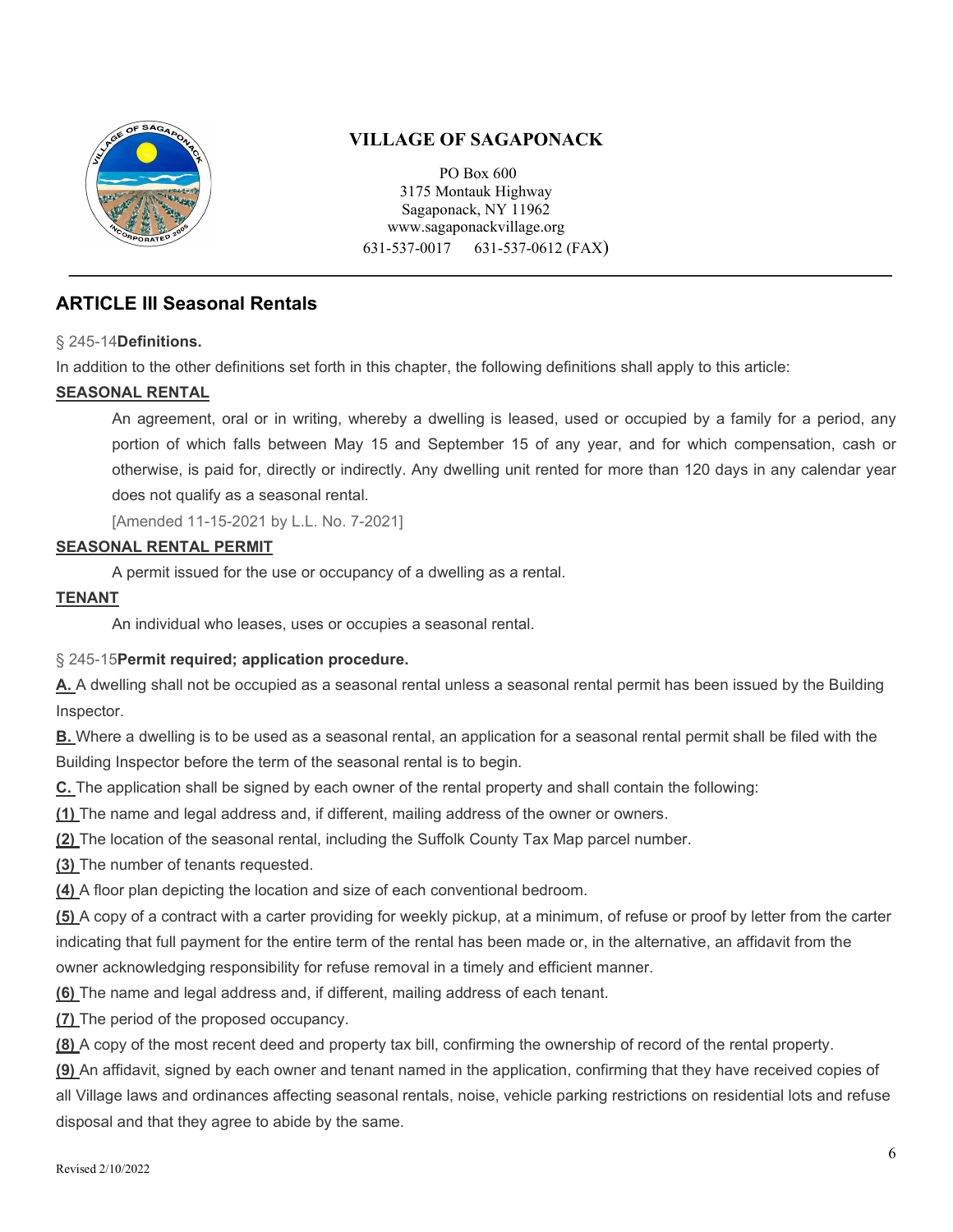**[D.](https://ecode360.com/8083199#8083199)** A seasonal rental permit shall only be issued by the Building Inspector if the application for the permit complies with the relevant provisions of this article.

**[E.](https://ecode360.com/8083200#8083200)** The seasonal rental permit shall expire on the last day of the rental period for which the permit use is granted.

**[F.](https://ecode360.com/37970792#37970792)** In no event shall any seasonal rental exceed a period of 120 days within any year.

[Added 11-15-2021 by L.L. No. 7-2021]

**[G.](https://ecode360.com/37970793#37970793)** Any application submission shall include a true, final and complete signed copy of the lease between the owner(s) and tenant(s).

[Added 11-15-2021 by L.L. No. 7-2021]

**[H.](https://ecode360.com/37970794#37970794)** Any lease shall include the complete address of the primary residence of the tenant(s).

[Added 11-15-2021 by L.L. No. 7-2021]

#### § 245-16**[Regulations.](https://ecode360.com/8083182#8083201)**

**[A.](https://ecode360.com/8083202#8083202)** A dwelling utilized as a seasonal rental shall be leased only by a family pursuant to a permit issued in accordance with this article. In no event shall a seasonal rental be for a period less than 30 consecutive days excepting within any calendar year rentals of two weeks not more than twice is permitted.

[Amended 12-17-2012 by L.L. No. 4-2012]

**[B.](https://ecode360.com/8083203#8083203)** No seasonal rental shall have overnight occupants exceeding two persons per bedroom.

**[C.](https://ecode360.com/8083204#8083204)** No seasonal rental shall be leased, occupied or used by any tenant who is not listed as such on the seasonal rental application pursuant to § **[245-15](https://ecode360.com/8083186#8083186)** of this article. Where there is to be a change in the individual tenants who will be leasing, occupying or using the dwelling, the rental application shall be amended to indicate the name of the new tenant before the new tenant may occupy the dwelling.

**[D.](https://ecode360.com/8083205#8083205)** The selling of shares to tenants where they obtain the rights of use and occupancy in a dwelling for less then the term of the rental shall be prohibited. The rent or compensation paid for a seasonal rental shall not be shared by more than the permitted number of tenants.

**[E.](https://ecode360.com/8083206#8083206)** The leasing, use or occupancy by a tenant of less than the entire dwelling is prohibited.

**[F.](https://ecode360.com/8083207#8083207)** All applicable parking regulations provided for in § **[245-45](https://ecode360.com/8083465#8083465)** of this chapter and Chapter **[215](https://ecode360.com/8082383#8082383)**, Vehicles and Traffic, shall be complied with.

### § 245-17**[Notice of violation.](https://ecode360.com/8083182#8083208)**

#### [Amended 1-14-2008 by L.L. No. 2-2008]

Upon service of a notice of violation to a tenant for a violation of this article, notice of such service of a notice of violation shall be given by the Village Clerk to each owner and lessor of the rental property. Said notice shall be sent by certified mail to each such owner and lessor at the mailing address set forth in the rental permit application. Notice shall be deemed complete upon the execution of an affidavit of mailing by the Village Clerk.

#### § 245-18**[Penalties for offenses.](https://ecode360.com/8083182#8083209)**

**[A.](https://ecode360.com/8083210#8083210)** Where authorized by a duly adopted resolution of the Village Board, the Village Attorney shall bring and maintain a civil proceeding, in the name of the Village, to permanently enjoin the person or persons conducting, maintaining or permitting said violation. Each owner and lessor of the dwelling wherein the violation is conducted, maintained or permitted shall be made a defendant in the action, and each tenant of such dwelling may be joined as defendants in the action.

**[\(1\)](https://ecode360.com/8083211#8083211)** Each person who is listed as an owner upon the rental permit application shall be presumed to be an owner thereof. **[\(2\)](https://ecode360.com/8083212#8083212)** If, upon the trial of an action under this chapter or upon a motion for summary judgment in an action under this chapter, a finding is made that the defendants or any of them has conducted, maintained or permitted a violation of this article, a penalty to be included in the judgment may be awarded at the discretion of the court in an amount not to exceed \$1,000 for each day it is found that the defendant or any one of them conducted, maintained or permitted the violation.